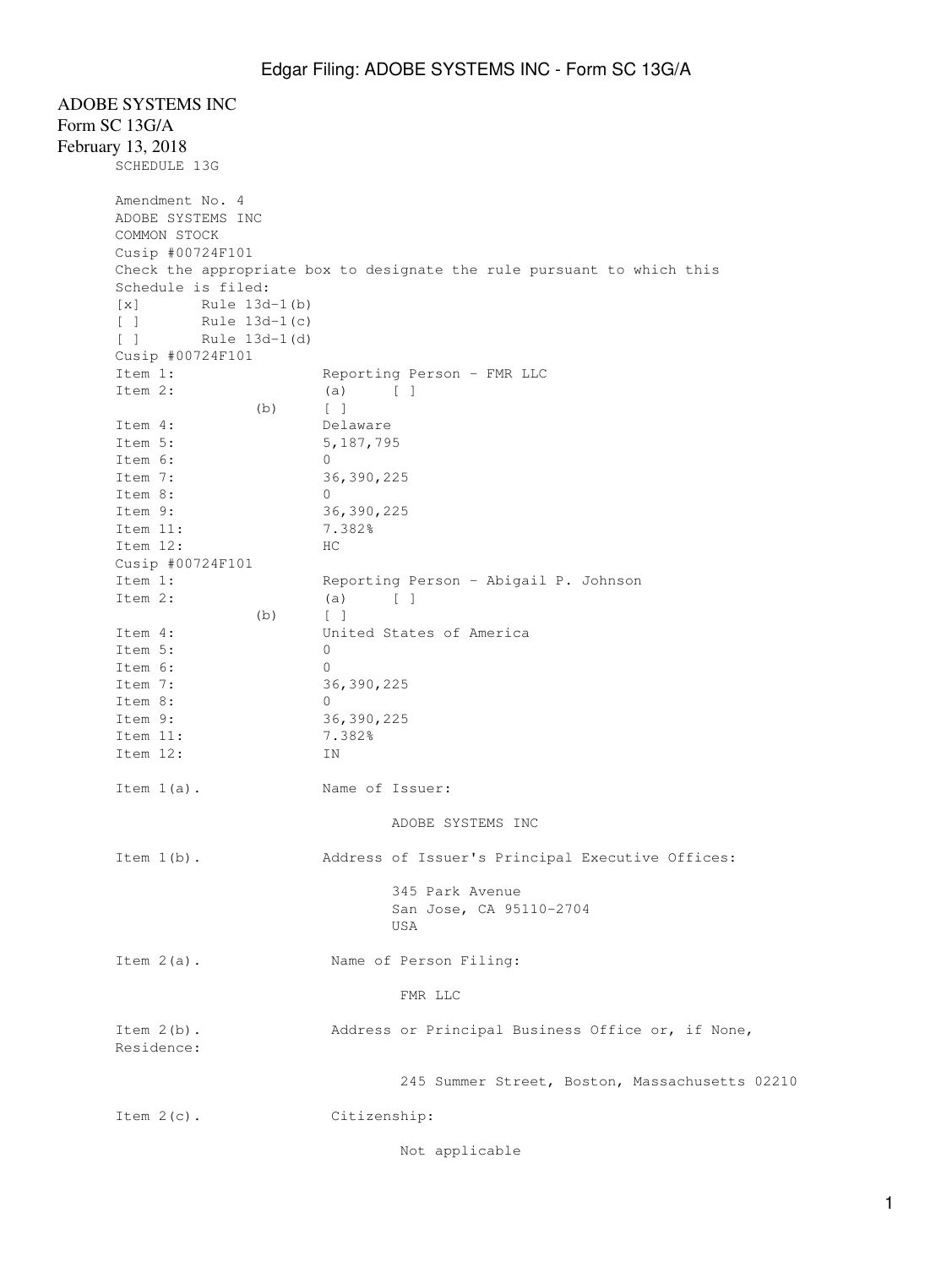## Edgar Filing: ADOBE SYSTEMS INC - Form SC 13G/A

|                                        |                                                                                                                                     | Lugar Filling. ADODL OTOTLINIO 1190 - FUITIFOO TOURN                                                                                                                                                                                                                                                       |
|----------------------------------------|-------------------------------------------------------------------------------------------------------------------------------------|------------------------------------------------------------------------------------------------------------------------------------------------------------------------------------------------------------------------------------------------------------------------------------------------------------|
| Item $2(d)$ .                          |                                                                                                                                     | Title of Class of Securities:                                                                                                                                                                                                                                                                              |
|                                        |                                                                                                                                     | COMMON STOCK                                                                                                                                                                                                                                                                                               |
| Item $2(e)$ .                          |                                                                                                                                     | CUSIP Number:                                                                                                                                                                                                                                                                                              |
|                                        |                                                                                                                                     | 00724F101                                                                                                                                                                                                                                                                                                  |
| Item 3.<br>or (c) and the              |                                                                                                                                     | This statement is filed pursuant to Rule $13d-1$ (b) or $13d-2$ (b)<br>person filing, FMR LLC, is a parent holding company in accordance with                                                                                                                                                              |
|                                        |                                                                                                                                     | Section $240.13d-1(b) (1) (ii) (G)$ . (Note: See Exhibit A).                                                                                                                                                                                                                                               |
| Item 4.                                | Ownership                                                                                                                           |                                                                                                                                                                                                                                                                                                            |
|                                        | (a)                                                                                                                                 | Amount Beneficially Owned: 36,390,225                                                                                                                                                                                                                                                                      |
|                                        | (b)                                                                                                                                 | Percent of Class:<br>7.382%                                                                                                                                                                                                                                                                                |
|                                        | (c)                                                                                                                                 | Number of shares as to which such person has:                                                                                                                                                                                                                                                              |
| 5, 187, 795                            |                                                                                                                                     | (i)<br>sole power to vote or to direct the vote:                                                                                                                                                                                                                                                           |
|                                        |                                                                                                                                     | $\Omega$<br>(i)<br>shared power to vote or to direct the vote:                                                                                                                                                                                                                                             |
| disposition of:                        | 36, 390, 225                                                                                                                        | (iii)<br>sole power to dispose or to direct the                                                                                                                                                                                                                                                            |
| disposition of:                        | $\circ$                                                                                                                             | shared power to dispose or to direct the<br>(iv)                                                                                                                                                                                                                                                           |
| Item 5.                                | Ownership of Five Percent or Less of a Class.                                                                                       |                                                                                                                                                                                                                                                                                                            |
|                                        |                                                                                                                                     | Not applicable.                                                                                                                                                                                                                                                                                            |
| Item 6.<br>Person.                     | Ownership of More than Five Percent on Behalf of Another                                                                            |                                                                                                                                                                                                                                                                                                            |
| of the total outstanding COMMON STOCK. |                                                                                                                                     | One or more other persons are known to have the right to receive or the<br>power to direct the receipt of dividends from, or the proceeds from the<br>sale of, the COMMON STOCK of ADOBE SYSTEMS INC. No one other person's<br>interest in the COMMON STOCK of ADOBE SYSTEMS INC is more than five percent |
| Item 7.                                | Identification and Classification of the Subsidiary Which<br>Acquired the Security Being Reported on By the Parent Holding Company. |                                                                                                                                                                                                                                                                                                            |
|                                        | See attached Exhibit A.                                                                                                             |                                                                                                                                                                                                                                                                                                            |
| Item 8.                                | Identification and Classification of Members of the Group.                                                                          |                                                                                                                                                                                                                                                                                                            |
|                                        | Not applicable.                                                                                                                     |                                                                                                                                                                                                                                                                                                            |
| Item 9.                                | Notice of Dissolution of Group.                                                                                                     |                                                                                                                                                                                                                                                                                                            |

Not applicable.

Item 10. Certifications.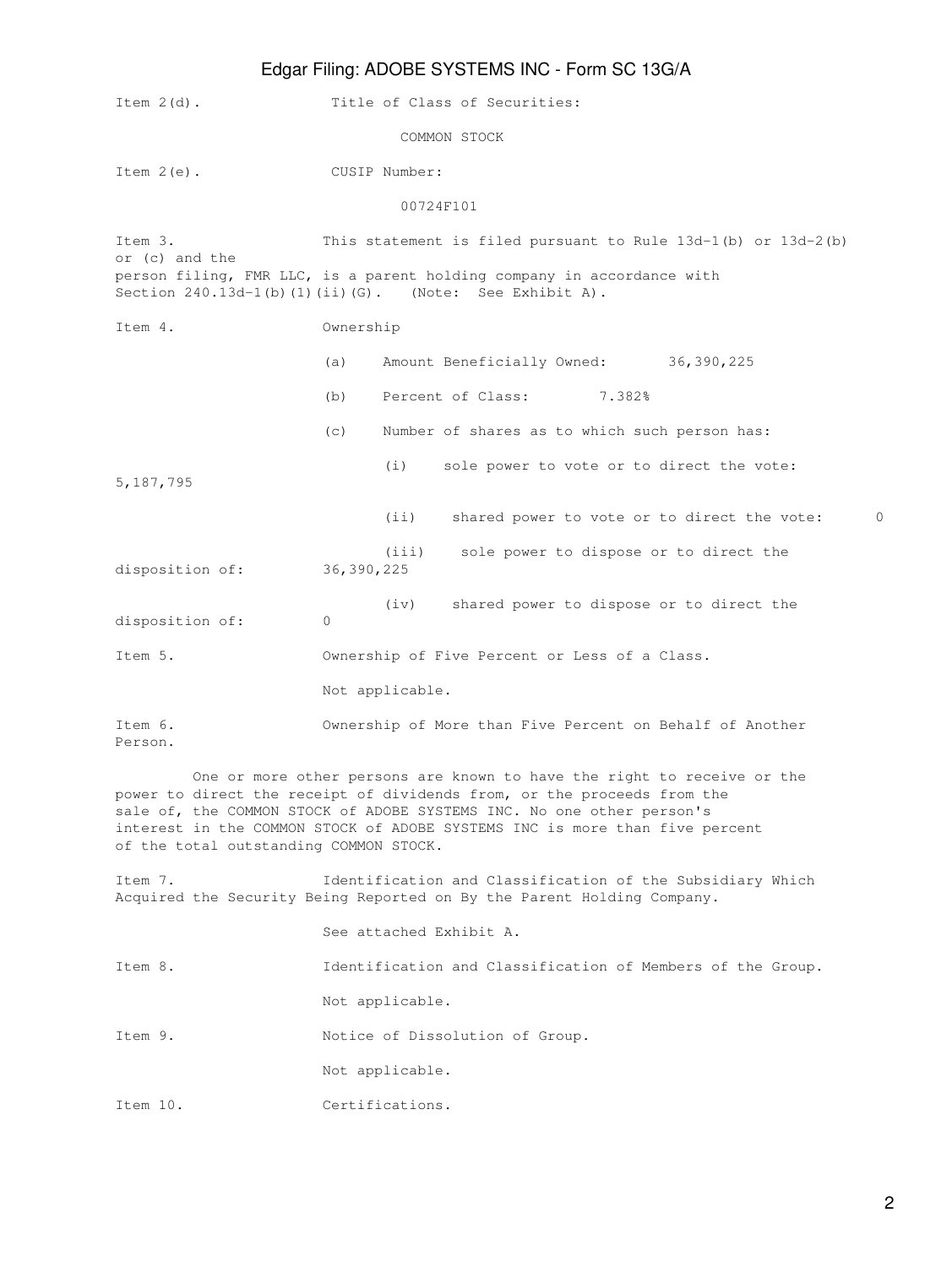## Edgar Filing: ADOBE SYSTEMS INC - Form SC 13G/A

By signing below I certify that, to the best of my knowledge and belief, the securities referred to above were acquired and are held in the ordinary course of business and were not acquired and are not held for the purpose of or with the effect of changing or influencing the control of the issuer of the securities and were not acquired and are not held in connection with or as a participant in any transaction having that purpose or effect.

Signature

After reasonable inquiry and to the best of my knowledge and belief, I certify that the information set forth in this statement is true, complete and correct.

> February 13, 2018 Date /s/ Marc R. Bryant Signature

 Marc R. Bryant Duly authorized under Power of Attorney effective as of September 23, 2015, by and on behalf of FMR LLC and its direct and indirect subsidiaries\*

\* This power of attorney is incorporated herein by reference to Exhibit 24 to the Schedule 13G filed by FMR LLC on June 10, 2016, accession number: 0000315066-16-005935

Exhibit A

 Pursuant to the instructions in Item 7 of Schedule 13G, the following table lists the identity and Item 3 classification, if applicable, of each relevant entity that beneficially owns shares of the security class being reported on this Schedule 13G.

Entity ITEM 3 Classification CROSBY ADVISORS LLC N/A FIAM LLC IA Fidelity (Canada) Asset Management ULC FI Fidelity Institutional Asset Management Trust Company BK FIDELITY MANAGEMENT & RESEARCH (HONG KONG) LIMITED IA FIDELITY MANAGEMENT & RESEARCH COMPANY IA FMR CO., INC \* IA STRATEGIC ADVISERS, INC. IA

\* Entity beneficially owns 5% or greater of the outstanding shares of the security class being reported on this Schedule 13G.

 Abigail P. Johnson is a Director, the Chairman and the Chief Executive Officer of FMR LLC.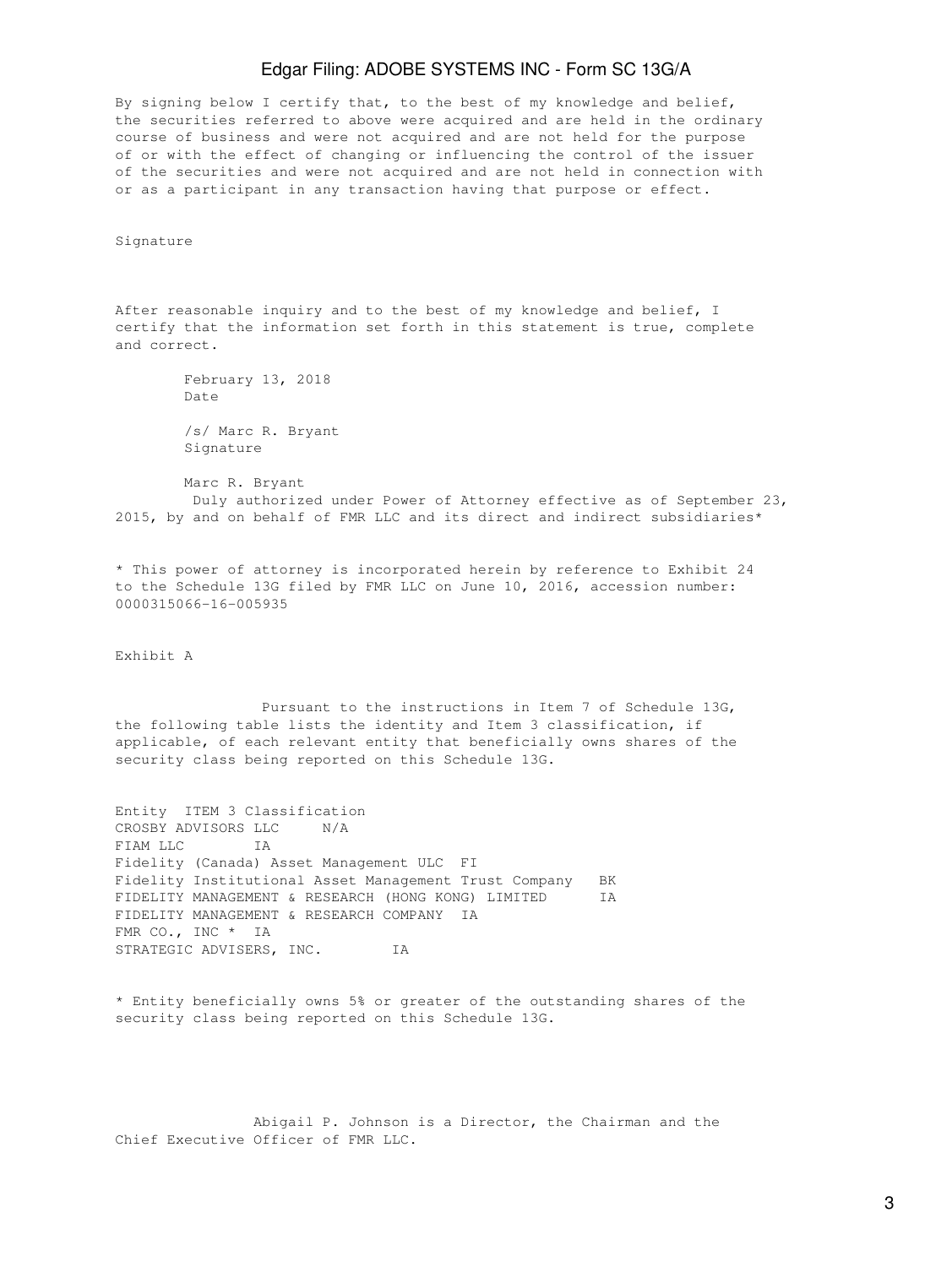## Edgar Filing: ADOBE SYSTEMS INC - Form SC 13G/A

 Members of the Johnson family, including Abigail P. Johnson, are the predominant owners, directly or through trusts, of Series B voting common shares of FMR LLC, representing 49% of the voting power of FMR LLC. The Johnson family group and all other Series B shareholders have entered into a shareholders' voting agreement under which all Series B voting common shares will be voted in accordance with the majority vote of Series B voting common shares. Accordingly, through their ownership of voting common shares and the execution of the shareholders' voting agreement, members of the Johnson family may be deemed, under the Investment Company Act of 1940, to form a controlling group with respect to FMR LLC.

 Neither FMR LLC nor Abigail P. Johnson has the sole power to vote or direct the voting of the shares owned directly by the various investment companies registered under the Investment Company Act ("Fidelity Funds") advised by Fidelity Management & Research Company ("FMR Co"), a wholly owned subsidiary of FMR LLC, which power resides with the Fidelity Funds' Boards of Trustees. Fidelity Management & Research Company carries out the voting of the shares under written guidelines established by the Fidelity Funds' Boards of Trustees.

 This filing reflects the securities beneficially owned, or that may be deemed to be beneficially owned, by FMR LLC, certain of its subsidiaries and affiliates, and other companies (collectively, the "FMR Reporters"). This filing does not reflect securities, if any, beneficially owned by certain other companies whose beneficial ownership of securities is disaggregated from that of the FMR Reporters in accordance with Securities and Exchange Commission Release No. 34-39538 (January 12, 1998).

RULE 13d-1(k)(1) AGREEMENT

 The undersigned persons, on February 13, 2018, agree and consent to the joint filing on their behalf of this Schedule 13G in connection with their beneficial ownership of the COMMON STOCK of ADOBE SYSTEMS INC at December 29, 2017.

FMR LLC

 By /s/ Marc R. Bryant Marc R. Bryant Duly authorized under Power of Attorney effective as of September 23, 2015, by and on behalf of FMR LLC and its direct and indirect subsidiaries\* Abigail P. Johnson By /s/ Marc R. Bryant Marc R. Bryant Duly authorized under Power of Attorney effective as of December 16, 2015, by and on behalf of Abigail P. Johnson\*